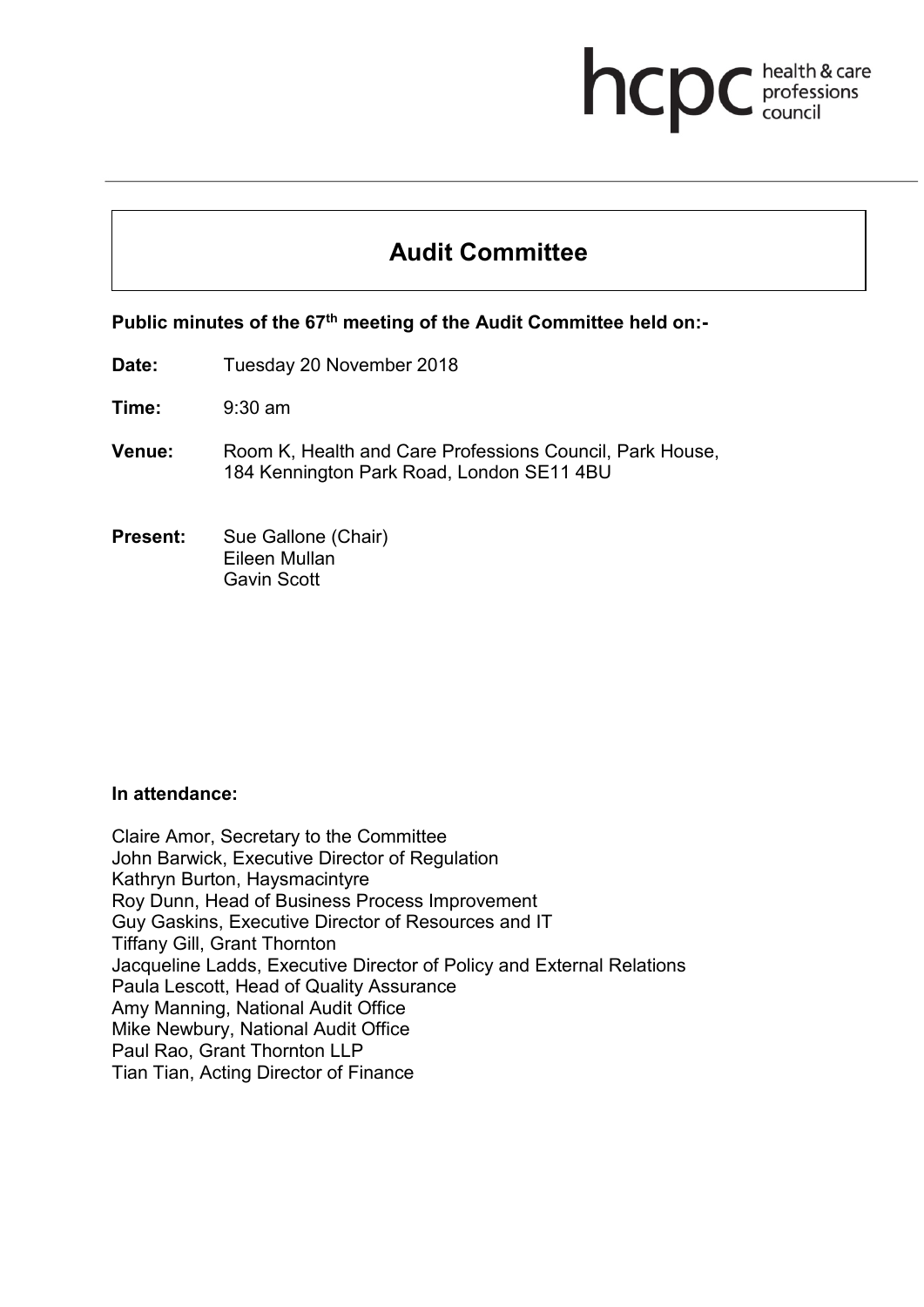# Public

# **Item 1. Chairs welcome and introduction**

1.1 The Chair welcomed the Committee and Executive to the meeting.

# **Item 2. Apologies for absence**

2.1 Apologies were received from Julie Parker.

# **Item 3. Approval of agenda**

3.1 The Committee approved the agenda subject to the consideration of the Internal Audit reports directly following matters arising.

# **Item 4. Declarations of members' interests**

4.1 The Committee had no interests to declare.

# **Item 5. Minutes of the Audit Committee meeting of 4 September 2018 (report ref: AUD 46/18)**

5.1 The Committee approved the minutes from its meeting held on 4 September 2018.

# **Item 6 - Matters arising (report ref: AUD 47/18)**

- 6.1 The Committee received a verbal update on matter arising two from Haysmacintyre and the Executive confirming that the grant is outside the scope of VAT.
- 6.2 The Committee noted that the audit fee for the grant audit will funded by the grant.
- 6.3 The Committee noted those matters arising from the meeting held on 4 September 2018.

# **Item 7.i. Internal Audit - HCPC PSA Improvement Plan (report ref: AUD 49/18)**

- 7.i.1 The Committee received an internal audit report from Grant Thornton  $\mathsf{LP}$
- 7.i.2 The Committee noted the following points:-
	- the focus of the review was to provide assurance as to the governance arrangements in place for the FtP Improvement Plan Project;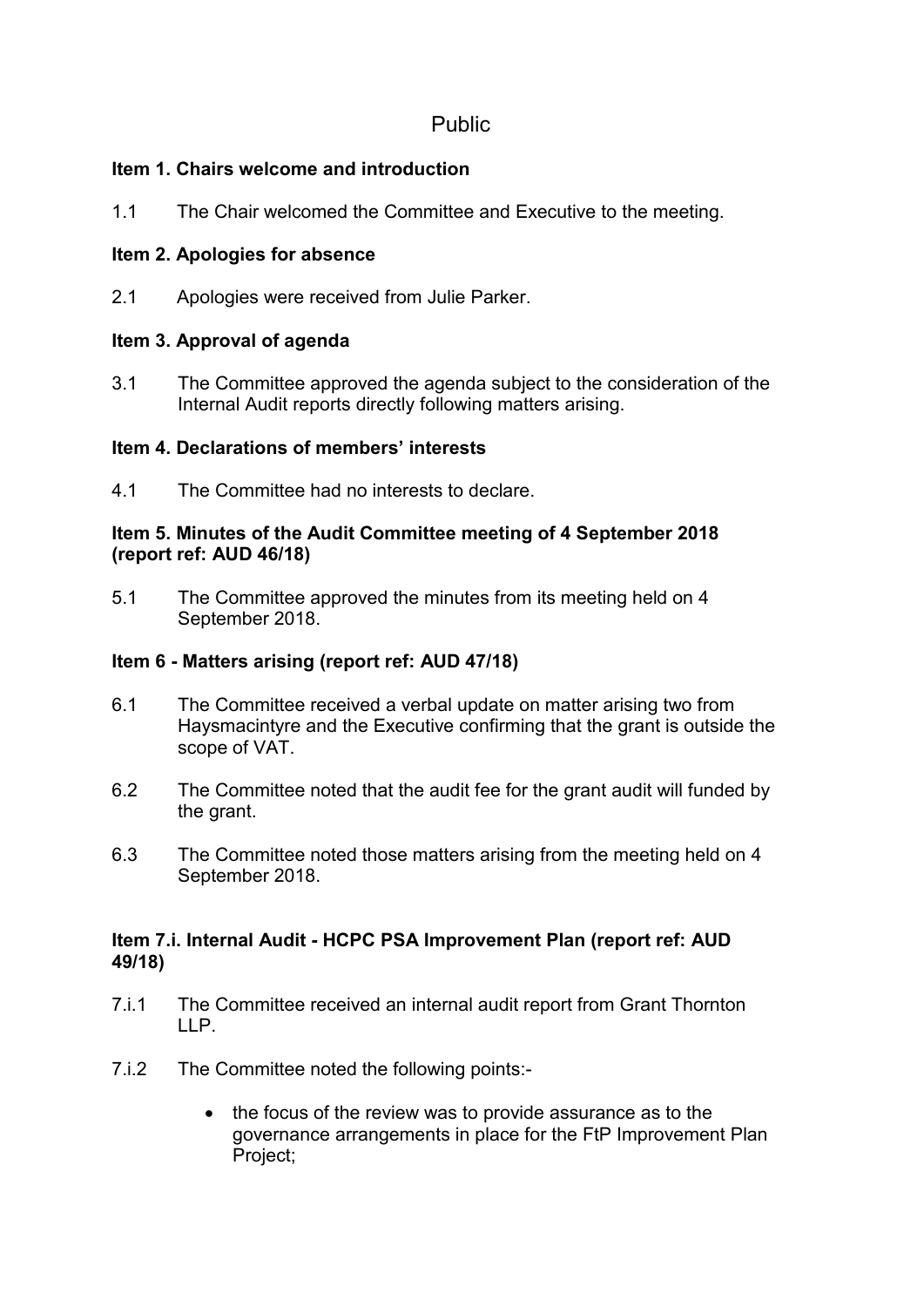- the review found that good project management and governance controls are in place; and
- two medium findings resulted from the review, these relate to resource allocation planning and keeping the communications plan up to date.
- 7.i.3 The Committee welcomed the review's findings and the overall positive assurance provided.
- 7.i.4 The Committee noted that the review did not seek to provide assurance on the delivery of the project. Grant Thornton advised that its recommendations were focused on keeping the momentum of the project going.
- 7.i.5 The Committee noted the report.

#### **Item 7.ii. Internal Audit - Social Work Transfer Project (report ref: AUD 50/18)**

- 7.ii.1 The Committee received an internal audit report from Grant Thornton LLP.
- 7.ii.2 The Committee noted the following points:-
	- the review assessed whether the Transfer Project is being managed effectively to ensure that it remains on track to be delivered by September 2019;
	- the review found that those delivering the project have a robust understanding of how the project will be delivered and have identified the key risks that will need to be managed. Documentation is detailed and comprehensive;
	- one medium and one low finding resulted from the report: and
	- the medium finding relating to the HCPC's project management guide was a known issue to the Executive and the recommendation has now been closed.
- 7.ii.3 The Committee discussed the Executive's response to the low priority finding relating to the project risk register, noting that this had been considered closed off. The Committee noted however, that the risks are being reviewed and this is not complete.

## **Item 7.iii. Internal Audit progress report 2018-19 (report ref: AUD 51/18)**

7.iii.1 The Committee received a report from Grant Thornton LLP.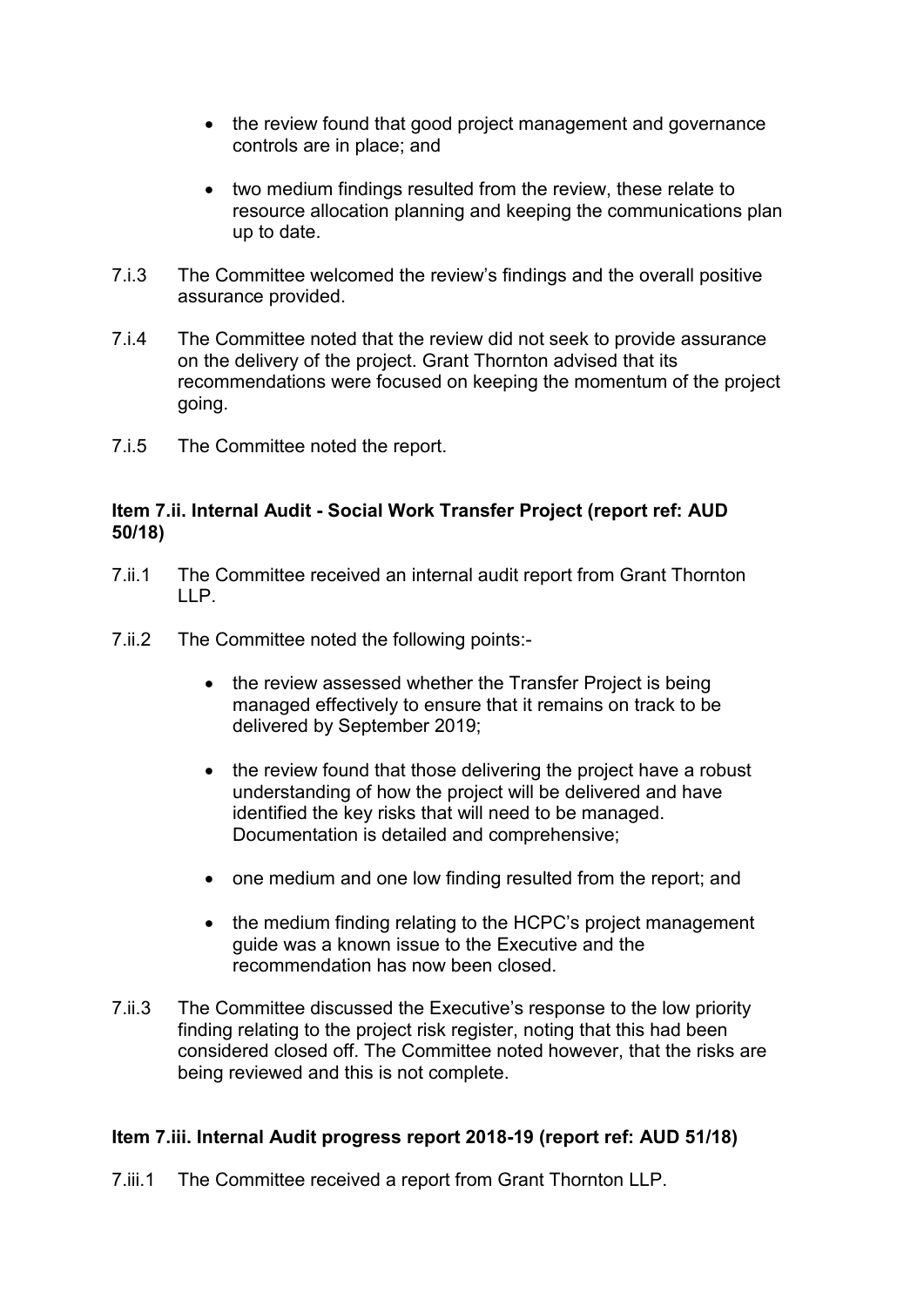- 7.iii.2 The Committee noted that good progress had been made on the 2018-19 internal audit plan. Planning discussions had been scheduled for the remaining audits in the plan.
- 7.iii.3 The Committee discussed the planned review of the 186 Kennington Park Road building project. It was noted that the terms of reference for the review are being developed and will be circulated to members for reference once issued.
- 7.iii.4 The Committee received assurance from Grant Thornton that the remaining days allocated in the internal audit plan were sufficient to deliver the remaining audits.

#### **Item 8. Internal Audit recommendation tracker (report ref: AUD 52/18)**

8.1 The Committee noted this item.

#### **Item 7. Strategic Risk Register (report ref: AUD 48/18)**

- 9.1 The Committee received a paper from the Executive.
- 9.2 The Committee noted that the register had been updated to incorporate recent feedback from Council and SMT.
- 9.3 The Committee discussed the mitigations for risk 4, noting that business continuity tests did not appear as a mitigation. The Executive advised that business continuity is covered in detail in the enterprise 'operational' risk register which feeds into the strategic register. The Committee agreed that business continuity planning should be referenced in the strategic risk register.
- 9.4 The Committee discussed how it would approach future consideration of the strategic risk register. It was agreed that one risk would be explored in detail at each meeting, with the relevant risk owner in attendance to discuss its links to the operational risk register.
- 9.5 The Committee welcomed the addition of progress commentary to the register. It was agreed that mitigations should include timescales for action and the person responsible for the mitigation.
- 9.6 The Committee discussed the register heat map. It was suggested that in developing the register, the Executive considers if changes in risk levels over time is more useful than the intrinsic to residual risk level change currently mapped.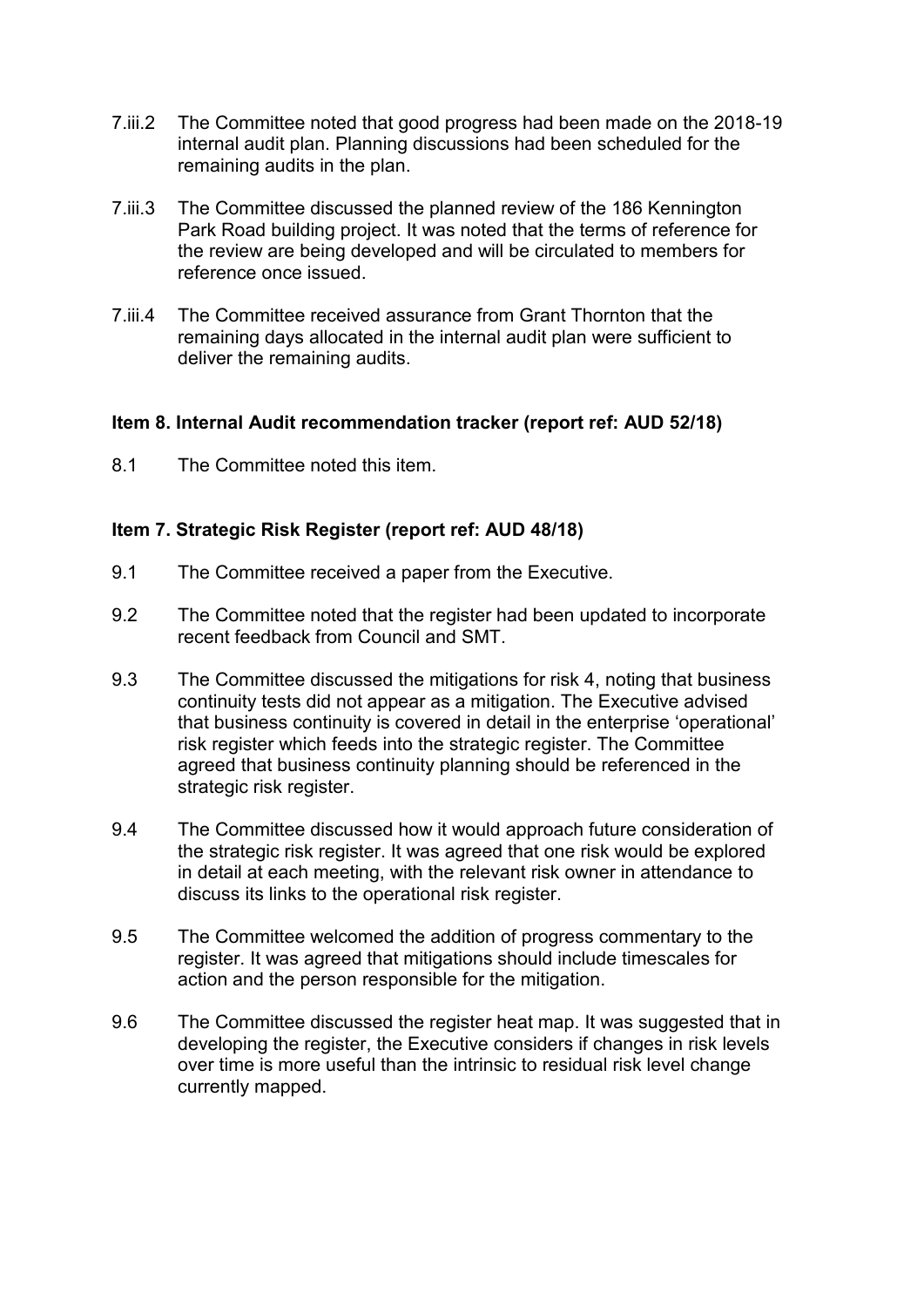## **Item 10.i. External Audit planning 2018-19 (report ref: AUD 53/18)**

- 10.i.1 The Committee received a paper from the HCPC's External Auditors, Haysmacintyre and the National Audit Office (NAO).
- 10.i.2 The Committee noted the following points:-
	- the planned timetable and approach is similar to last year;
	- significant risks to be assessed are again fraud in revenue recognition and management override of controls; and
	- the transfer of social worker regulation will be considered when reviewing management's evaluation of going concern
- 10.i.3 Mike Newbury introduced Amy Manning as the HCPC's new Engagement Director. He advised the Committee of a planned NAO briefing session for Audit Committees on 5 February 2019.
- 10.i.4 In response to a question Haysmacintyre and NAO confirmed they were confident that the audit would be delivered to the timescales required for the laying of the 2018-19 annual report.
- 10.i.5 The Committee noted the external audit plan for 2018-19.

#### **Item 10.ii. Financial Regulations review (report ref: AUD 54/18)**

- 10.ii.1 The Committee received a paper from the Executive
- 10.ii.2 The Committee noted the following points:-
	- the financial regulations have been reviewed following an internal audit recommendation relating to Council approval of budget variations;
	- it is proposed that Council approve the month 6 and 9 forecast during the year;
	- management accounts will continue to be included within the Chief Executive's report at each Council meeting; and
	- it is further proposed that if a singular, unplanned event would result in a financial impact that would exceed 1% of the total budgeted expenditure for the year, Council approval will be sought.
- 10.ii.3 In response to a question, it was noted that the proposal for 1% budget approval relates to revenue spending. The Committee agreed this should also apply to 1% capital spends. It was agreed that 1% was an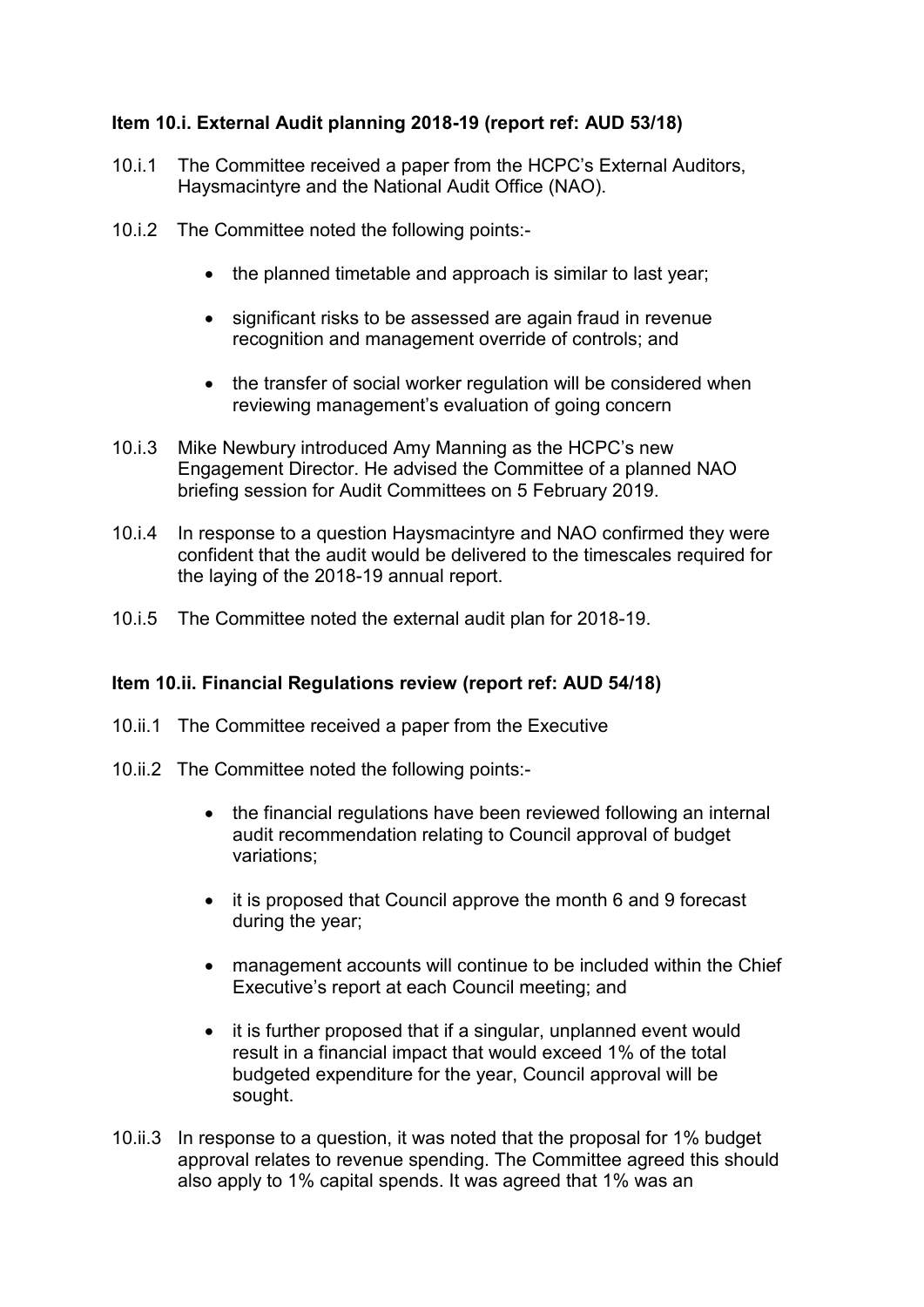appropriate level to set, as a level of variance is to be expected through the budget year and this is managed by SMT on a month by month basis.

- 10.ii.4 The Committee discussed applying to 1% principle to each line of the budget, but it was agreed that this would not be recommended, as the Council needs to maintain a strategic focus and this level of operational control would be likely to impact on the agility of the organisation to respond to change.
- 10.ii.5 The Committee agreed that the point for Council approval should be 1% of revenue or capital budget or any other significant event. This would be for SMT's judgement as to which matters were deemed significant and needing Council approval.
- 10.ii.6 The Committee agreed to recommend the financial regulations to Council for adoption, subject to the amendments agreed by the Committee.

#### **Item 11. Quality Assurance department update (report ref: AUD 55/18)**

- 11.1 The Committee received a paper from the Executive.
- 11.2 The Committee notes the following points:-
	- activity to date has been focused on integrating the pre exisiting frameworks and processes into a central department and establishing its independence;
	- a review of the department has initiated in November. This will seek to learn from best practise in quality assurance; and
	- reporting has been reviewed for appropriate internal audiences and SMT are now receiving regular reports.
- 11.3 The Committee discussed the level of resource needed to deliver the quality assurance function. It was noted that now the team is at full complement, a clearer view will emerge of how much could be achieved within current resource. The Committee advised that audit activity should be led by need and not become burdensome for the regulatory departments. It was noted that the review of the department will take into account resourcing levels.
- 11.4 The Committee discussed the level of audit activity within the organisation, both internal and external. It was agreed that a holistic view of where assurance is gained needed to ensure resource is focused for the greatest benefit. It was suggested that this could form a subject for a Committee workshop session.
- 11.5 The Committee requested that future reports on the Quality Assurance function focus on the real value added to the organisation.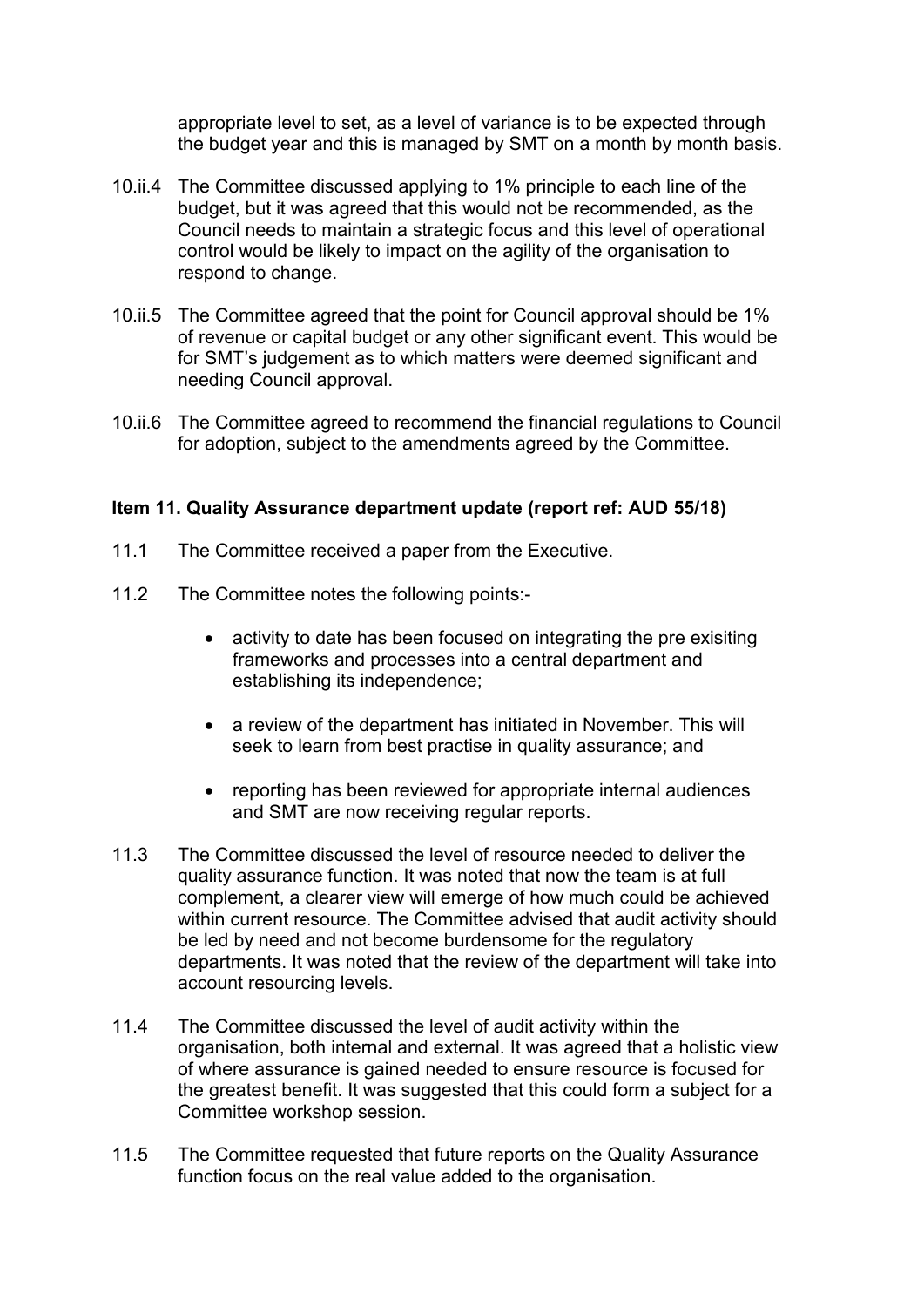11.6 The Committee noted the report.

## **Item 12.i. Social Work Risk Register (report ref: AUD 56/18)**

- 12.i.1 The Committee received a paper from the Executive
- 12.i.2 The Committee noted the following points:-
	- in addition to the new risks listed in the presented risk register, 15 new risks have been added since the register was issued. These risks have emerged following increased communication with SWE as the project progresses and SWE employs key roles;
	- some of the new risks are high risk and will appear in the top 10 risks in the next iteration the Committee considers;
	- the risks in the project are unique as there are many factors the HCPC cannot control as external organisations have ownership; and
	- risks are assessed by risk owners on a weekly basis and are considered at each project board meeting to asses if the risk scoring remains appropriate.
- 12.i.3 The Committee noted that SWE are undertaking a 'readiness review' on 27<sup>th</sup> November to determine if they will be ready for transfer in September 2019. The HCPC expects that SWE will share their conclusions following this review, but not the detail of the assessment. The HCPC has been clear in discussions with SWE that there is considerable risk to the HCPC of the transfer not going ahead to schedule.
- 12.i.4 The Committee requested that timescales and responsibilities be added to the mitigations in the register.
- 12.i.5 The Committee asked the Executive to consider if the transfer of social worker regulation should form a discreet risk in the strategic risk register.
- 12.i.6 The Committee noted that risks common to the HCPC and SWE will be reviewed for differences in approach following SWE's sharing of their risk register with the HCPC.
- 12.i.7 The Committee noted the register and agreed that significant change to the register should be circulated to Committee members ahead of the March 2019 Audit Committee meeting.

## **Item 12.ii. Business Process Improvement report (report ref: AUD 57/18)**

12.ii.1 The Committee received a paper from the Head of Business Process Improvement.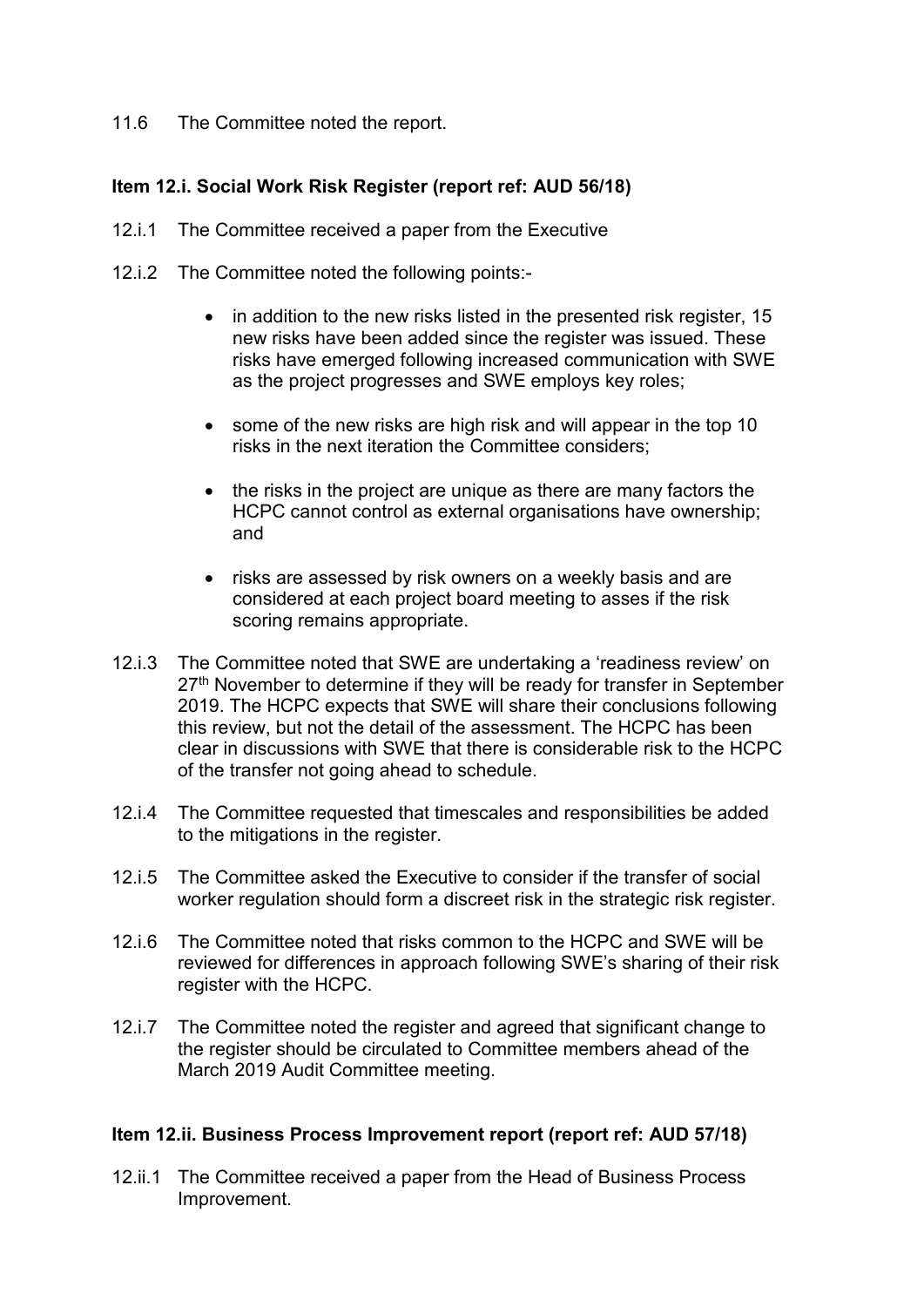- 12.ii.2 The Committee noted an increase in building security related incidents. The Committee discussed NMR71, relating to a break in to the office, noting the security improvements resulting from this incident.
- 12.ii.3 The Committee noted the completion rates for information security training for Council members and Partners. It was noted that an accelerated route is available to ensure training is completed, members yet to complete are being contacted to initiate this.

## **Item 12.iii. BSI ISO9001 audit report (report ref: AUD 57/18)**

12.ii.1 The Committee noted this item.

#### **13. Any other business**

13.1 The Committee agreed that strategic risk 2 would be the focus of the next strategic risk register discussion.

#### **14. Date and time of next meeting:**

14.1 Tuesday 17 January 2019, 9.30 am

#### **15. Resolution**

The Committee is invited to adopt one or more of the following:

'The Committee hereby resolves that the remainder of the meeting shall be held in private, because the matters being discussed relate to one or more of the following;

- (a) information relating to a registrant, former registrant or applicant for registration;
- (b) information relating to an employee or officer holder, former employee or applicant for any post or office;
- (c) the terms of, or expenditure under, a tender or contract for the purchase or supply of goods or services or the acquisition or disposal of property;
- (d) negotiations or consultation concerning labour relations between the Council and its employees;
- (e) any issue relating to legal proceedings which are being contemplated or instituted by or against the Committee or the Council;
- (f) action being taken to prevent or detect crime or to prosecute offenders;
- (g) the source of information given to the Committee in confidence; or
- (h) any other matter which, in the opinion of the Chair, is confidential or the public disclosure of which would prejudice the effective discharge of the Committee's or Council's functions.'